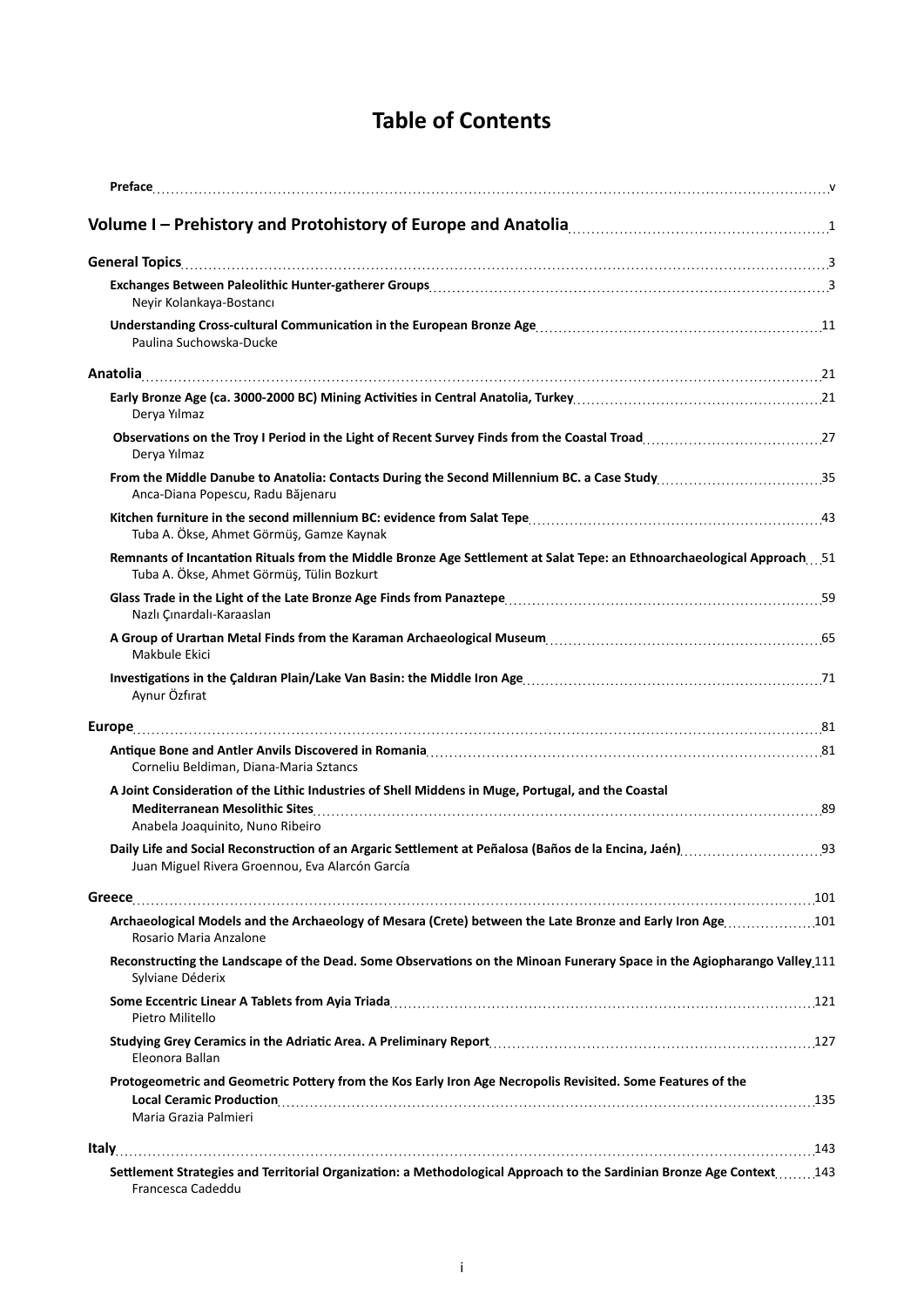| Evanthia Tsantini, Giuseppe Montana, Miguel Ángel Cau                                                                                                                                         |     |
|-----------------------------------------------------------------------------------------------------------------------------------------------------------------------------------------------|-----|
| Lyres in the Daunian Stelae: Towards a Better Understanding of Chordophones in the Mediterranean Iron Age161<br>Raquel Jiménez Pasalodos, Placido Scardina                                    |     |
|                                                                                                                                                                                               |     |
| Francesca Cannizzaro, Maria Clara Martinelli                                                                                                                                                  |     |
| Material Culture and People. Some Methodological Remarks on the Study of Aeolian Middle Bronze Age<br>Gianmarco Alberti                                                                       |     |
| Oversea Lithic Exchanges Between the Aeolian Islands and Malta from an Inland Perspective: Preliminary Data<br>Damiano Bracchitta                                                             |     |
| Valeria Grasso, Carla Maria Caterina Cirino                                                                                                                                                   |     |
| Creating Boundaries: Elaborate Tombs and Trade Goods in the Early Bronze Age Necropolis at Castelluccio (Sicily, Italy)211<br>Anita Crispino, Massimo Cultraro                                |     |
| Dalma Cultrera                                                                                                                                                                                |     |
| Francesco Cardinale, Giovanni Di Stefano, Milena Gusmano, Saverio Scerra                                                                                                                      |     |
| Ivana Vacirca                                                                                                                                                                                 |     |
| Innovation and Tradition in the Technology of Large Storage Jars from the Sicilian Middle Bronze Age239<br>Carlo Veca                                                                         |     |
| Francescaromana Alberghina                                                                                                                                                                    |     |
| Ceramic ethnoarchaeometry in Sicily: recent traditional productions as a tool for understanding past manufactures253<br>Giuseppe Montana, Anna Maria Polito, Evanthia Tsantini                |     |
| Use of Space in the Early Bronze Age on the Basis of Artefact Distribution: the Village of Coste Di Santa Febronia259<br>Roberta Mentesana                                                    |     |
|                                                                                                                                                                                               |     |
| Gis, Geographical Models and Archaeology: a Case Study for Late Prehistory Populations (5500-550 Bc) on the<br>Ripoll River (Catalonia, Spain)                                                | 265 |
| Maria Yubero Gómez<br>Technical and Typological Approaches to Bronze Age Worked Bone from Central Iberia. The Settlement of                                                                   | 273 |
| Manuel Altamirano García                                                                                                                                                                      |     |
| Birch Resin Not Only As Climate Marker. Integration Between Chemical And Paleobotanical Analysis In Sicilian Prehistory. 285<br>Roberta Mentesana, Giuseppe De Benedetto, Girolamo Fiorentino |     |
| Volume II - History and Archaeology of the Classical World I. [10011] Volume II - History and Archaeology of the Classical World I.                                                           |     |
|                                                                                                                                                                                               |     |
| Filippo Giudice, Rossano Scicolone, Sebastiano Luca Tata                                                                                                                                      |     |
| The Walled Towns of Thesprotia: from the Hellenistic Foundation to the Roman Destruction313<br>Marco Moderato                                                                                 |     |
| Kenan Eren                                                                                                                                                                                    |     |
| Oriana Silia Cannistraci                                                                                                                                                                      |     |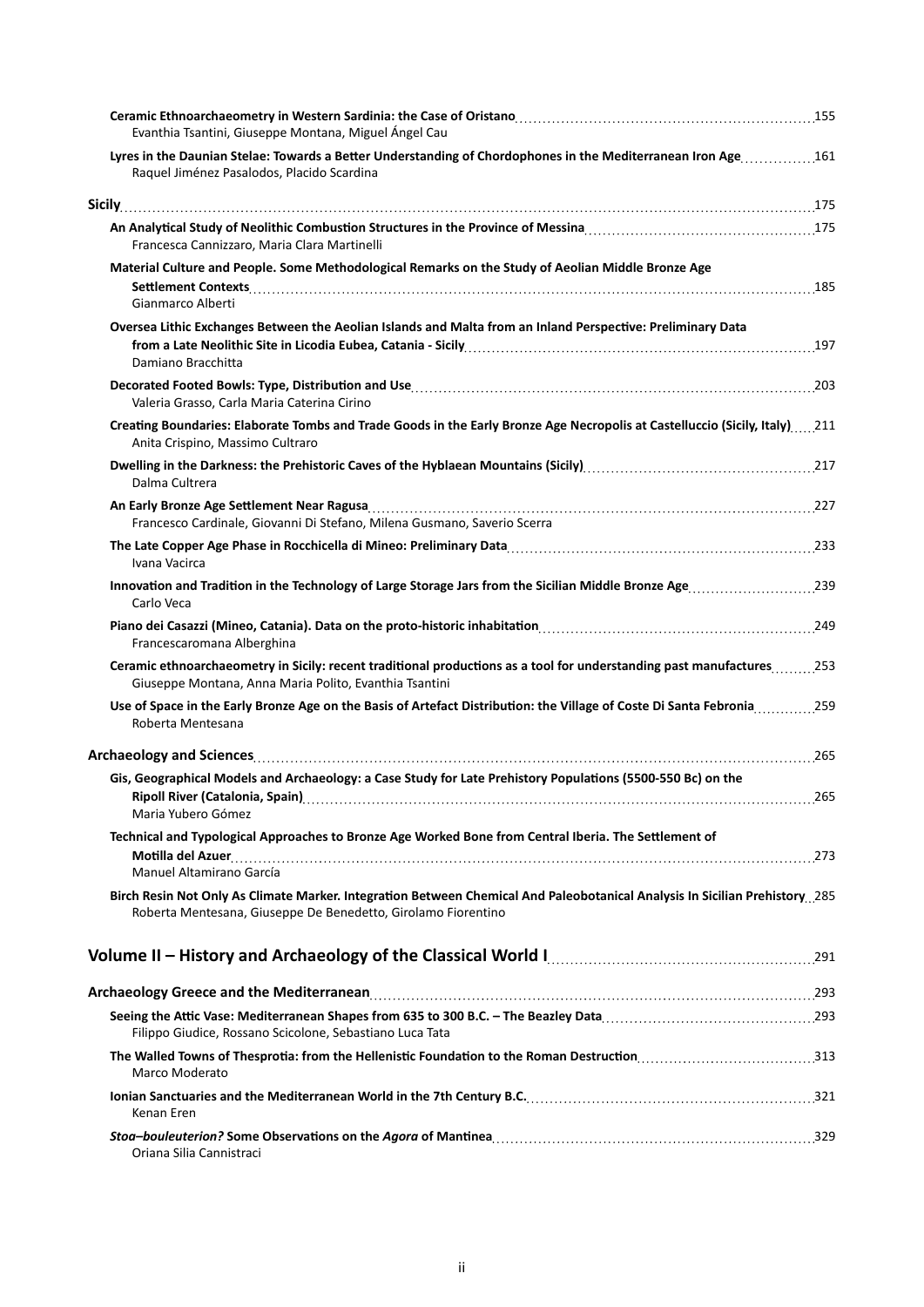| Two Fragmentary Sarcophagi from Aphrodisias in Caria: Imported Sculptors in the City of Sculpture? 335<br>Esen Öğüşi                                                                                                                                |  |
|-----------------------------------------------------------------------------------------------------------------------------------------------------------------------------------------------------------------------------------------------------|--|
| Hellenistic and Roman Pottery of Zengibar Kalesi (Isaura Nova?): from the South Necropolis Survey349<br>Zafer Korkmaz, Osman Doğanay                                                                                                                |  |
| Asuman Baldıran                                                                                                                                                                                                                                     |  |
| Mehmet Tekocak                                                                                                                                                                                                                                      |  |
| Stefania Mancuso                                                                                                                                                                                                                                    |  |
| Burak Yolaçan                                                                                                                                                                                                                                       |  |
| Hakan Oniz, Sengul Aydingun, Emre Guldogan                                                                                                                                                                                                          |  |
| Akın Ersoy, Gülten Çelik                                                                                                                                                                                                                            |  |
| Asuman Baldıran                                                                                                                                                                                                                                     |  |
| 'Hierapolis of Phrygia': a Roman imperial pottery deposit (US 274) found in the Northern Necropoli (Atlante di<br>Dario Sergio Corritore                                                                                                            |  |
| Fabrizio Sudano                                                                                                                                                                                                                                     |  |
| Makbule Ekici                                                                                                                                                                                                                                       |  |
|                                                                                                                                                                                                                                                     |  |
| Beyond Aleria. Local Processes and Tyrrhenian Connections in the Early Corsican Iron Age (8Th-5Th Centuries Bc)439<br>Marine Lechenault                                                                                                             |  |
| Genesis and Development of the First Complex Societies in the Northeastern Iberian Peninsula During the<br>David Garcia i Rubert, Isabel Moreno Martínez, Francisco Gracia Alonso, Laia Font Valentín and Marta Mateu<br>Sagué                      |  |
| Nuno Ribeiro, Anabela Joaquinito and Sérgio Pereira                                                                                                                                                                                                 |  |
| The Roman uilla of Sa Mesquida: A rural settlement on the island of Mallorca (Balearic Islands, Spain) 461<br>Catalina Mas Florit, Bartomeu Vallori Márquez, Patricia Murrieta Flore, María José Rivas Antequera,<br>Miguel Ángel Cau Ontivero      |  |
| Veronica Riso                                                                                                                                                                                                                                       |  |
| Giuseppe Cinquemani                                                                                                                                                                                                                                 |  |
| 183. The Coin Hoard from Misurata: the Container material content content of the Coin Hoard from Misurata: the Container material content of the Content of the Content of the Content of the Content of the Content of the Co<br>Francesca Trapani |  |
|                                                                                                                                                                                                                                                     |  |
| Francavilla Marittima: a Contextual Analysis of Male Burials in the Necropolis of Macchiabate (9Th-6Th Century BC)495<br>Claudia Speciale                                                                                                           |  |
| The Fortified Settlement at Mura Pregne: an Indigenous Site Close to the Greek chora of Himera507<br>Calogero Maria Bongiorno                                                                                                                       |  |
| Marco Camera                                                                                                                                                                                                                                        |  |
| Laura Maniscalco, Brian E. McConnell                                                                                                                                                                                                                |  |